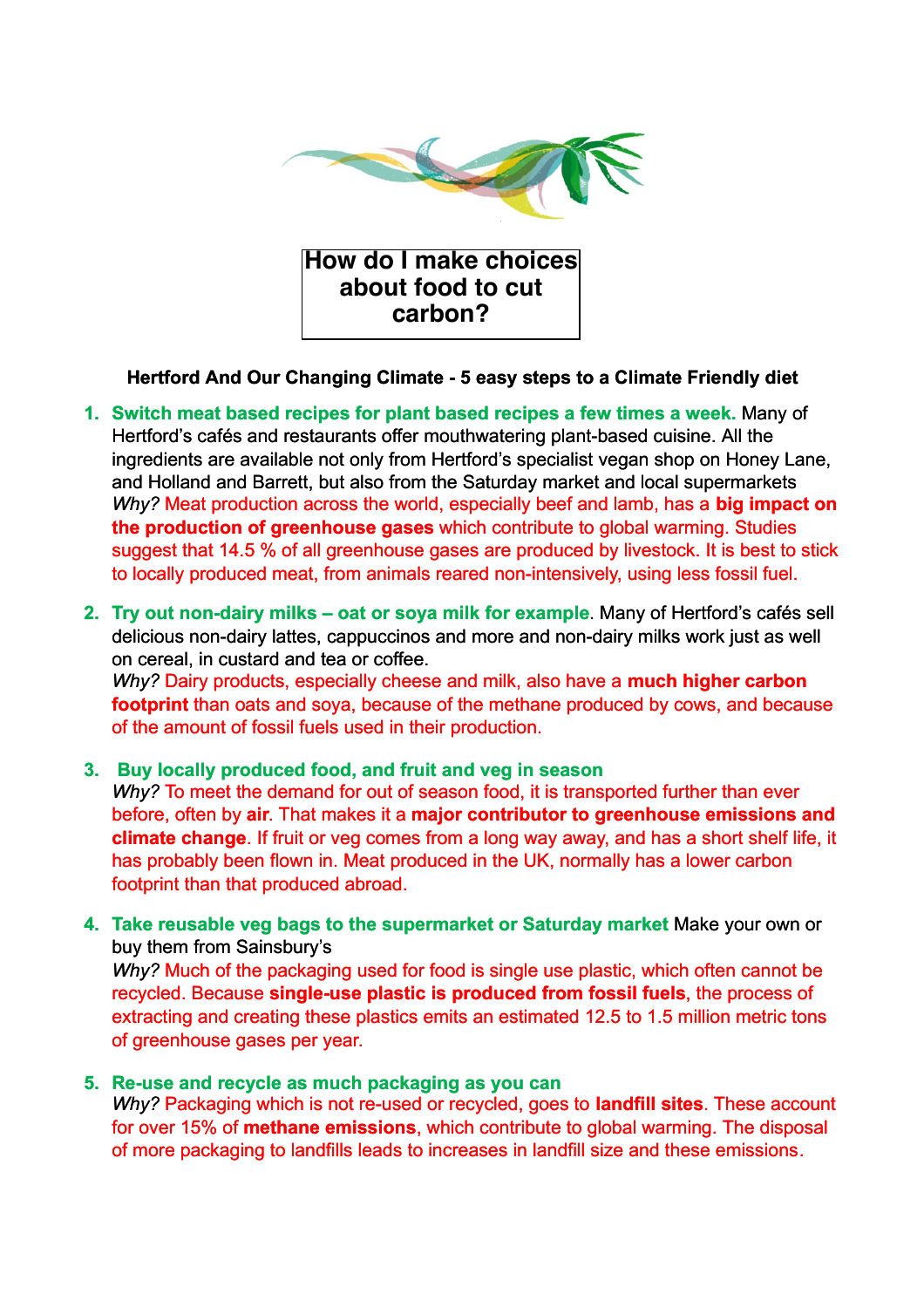#### **Eating Out – Some Recommendations for Sustainable Choices (these are not recommendations or comprehensive just suggestions we know of)**

- Mudlarks, Fore Street all vegetarian menu
- [www.vegheadsfood.co.uk](http://www.vegheadsfood.co.uk/)  Veg Heads plant based fast food/takeaway
- Lussmans, Fore Street sustainable fish and grill
- Hertford Organic, Honey Lane, organic food store and online ordering
- Abel and Cole organic online suppliers
- Riverford Organic Farmsers organic online suppliers
- Foxhole Farm, [www.foxholesfarm.com,](http://www.foxholesfarm.com/) locally produced meat and more
- Sugar and Scoop Refill Shop, High Street Ware
- <https://www.bgreenstore.co.uk/> Birch Green refill store

#### **Learning about the origin of food we eat**

- [www.churchfarmardeley.co.ukA](http://www.churchfarmardeley.co.uk/) not-for-profit farming, food, care and education farm
- [www.blackgrovefarm.org](http://www.blackgrovefarm.org/) A new Sustainable Community Farm, Colliers End, Ware, East Hertfordshire.

#### **Tips on avoiding waste**

[https://www.hertfordshire.gov.uk/services/recycling-waste-and-environment/recycling-and](https://www.hertfordshire.gov.uk/services/recycling-waste-and-environment/recycling-and-waste/about-wasteaware/about-wasteaware.aspx)[waste/about-wasteaware/about-wasteaware.aspx](https://www.hertfordshire.gov.uk/services/recycling-waste-and-environment/recycling-and-waste/about-wasteaware/about-wasteaware.aspx) Hertfordshire County Council's unit on avoiding waste has lots of good tips on avoiding waste – e.g recipes to avoid food waste.

### **The bigger picture**